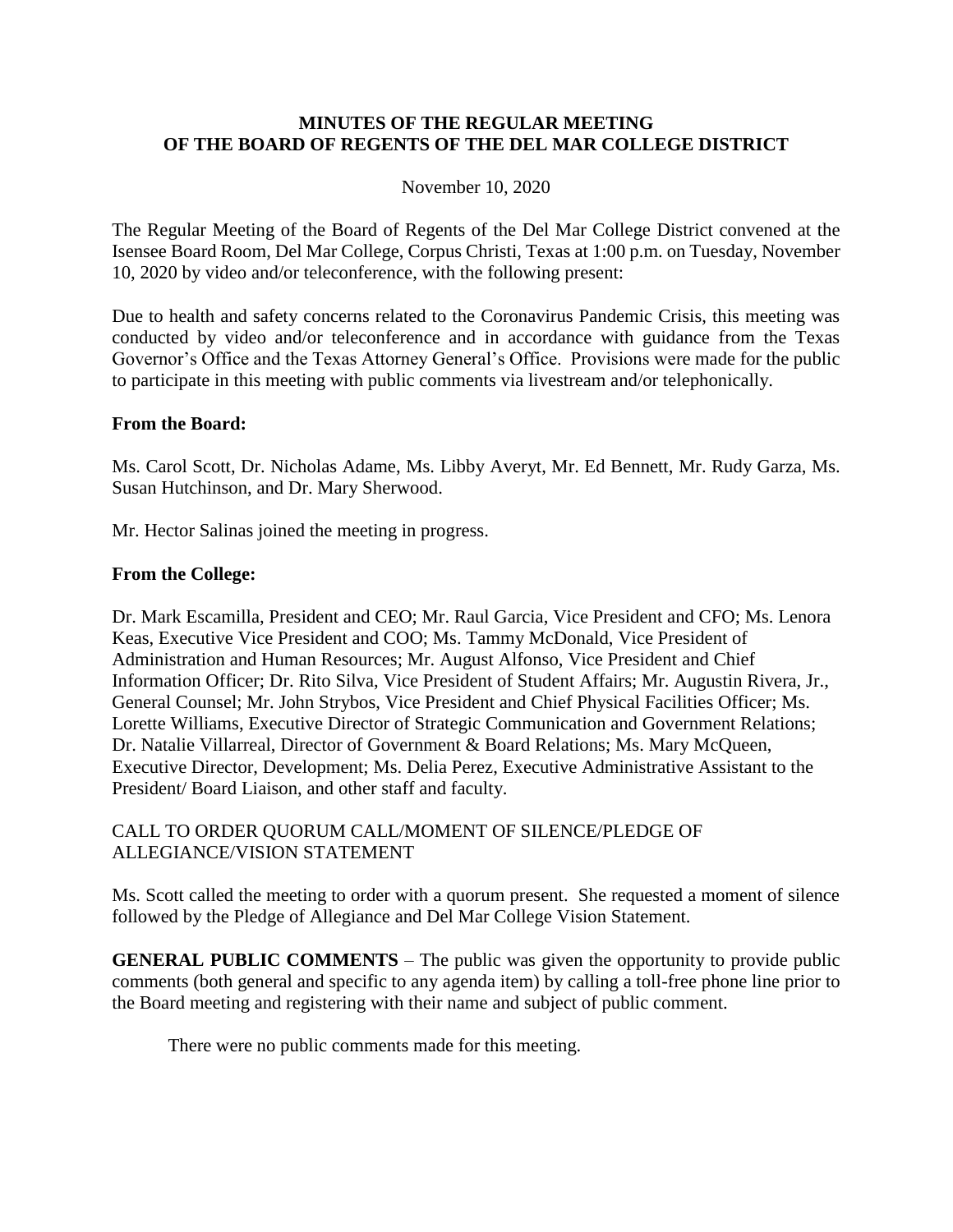# **RECOGNITIONS…………………………………………………………Dr. Jonda Halcomb**

 Carrie Buttler, Sigma Kappa Delta Recognition of 10 Years of Service as Advisor for the Epsilon Beta Chapter at Del Mar College *(Goal 4: Learning Environments)* 

Dr. Halcomb introduced Ms. Buttler for her years of service as an advisor for the Epsilon Beta Chapter at Del Mar College. Ms. Buttler thanked the Regents for their support.

 Concert Choir: Nine students auditioned successfully into the Texas Two-Year College All-State Choir. These students performed at the Texas Music Educators Association (TMEA) Convention in San Antonio in February 2020 *(Goal 3: Academic Preparedness and Student Learning)* 

On February 12-15, 2020, students performed at the Texas Music Educators Association Convention in San Antonio, Texas. Dr. Greg Graf and the nine talented students were recognized for their participation, accomplishment and representation they provided for Del Mar College.

 Vocal Vikings: Five students won debate competitions at the Texas Intercollegiate Forensics Association (TIFA) State Tournament. The debates were held in February 2020 at Texas State University *(Goal 3: Academic Preparedness and Student Learning)*

Dr. Halcomb provided information of the Vocal Vikings that were honored for their debate competitions in the Texas Intercollegiate Forensics Association and Speech on the Beach.

Vocal Vikings: Competed and won awards in their first virtual tournament hosted by Bowling Green State University in Ohio. The tournament included 24 colleges and universities from across the country.

*(Goal 3: Academic Preparedness and Student Learning)* 

Dr. Halcomb provided information about the first virtual tournament Del Mar College students competed in Bowling Green State University's tournament. Del Mar College students had to overcome several new formats for this competition due to the pandemic and were successful in their endeavors.

# **STUDENT SUCCESS REPORT……………………………….……………Dr. Rito Silva**

\_\_\_\_\_\_\_\_\_\_\_\_\_\_\_\_\_\_\_\_\_\_\_\_\_\_\_\_\_\_\_\_\_\_\_\_\_\_\_\_\_\_\_\_\_\_\_\_\_\_\_\_\_\_\_\_\_\_\_\_\_\_\_\_\_\_\_\_\_\_\_\_\_\_\_\_\_\_\_\_\_\_\_\_\_

• Veterans Upward Bound Program *(Goal 2: Recruitment and Persistence)*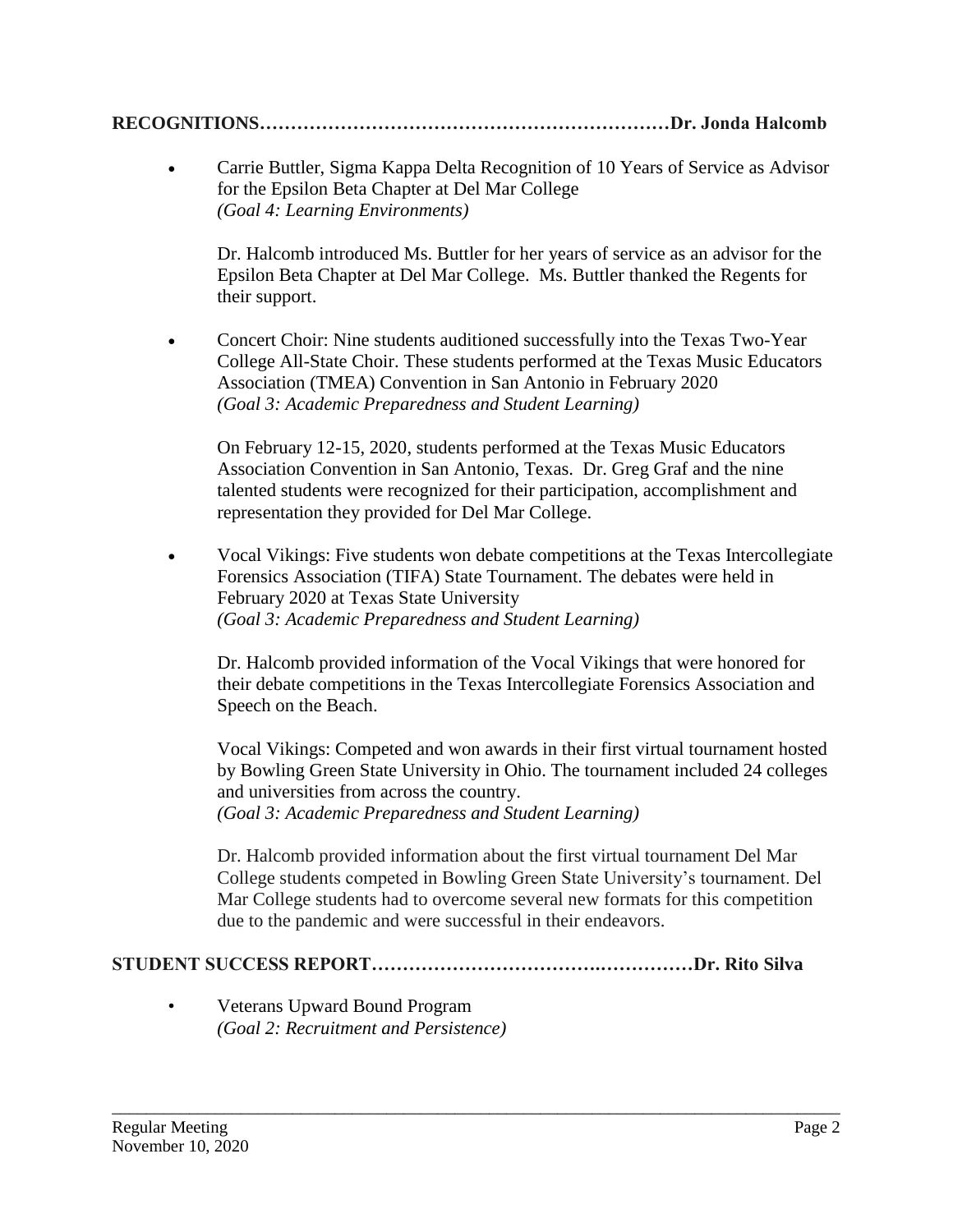Dr. Escamilla introduced the topic and stated that today is the Marine Corps birthday and this report is timed with Veteran's Day in mind, which is celebrated tomorrow. This is an opportunity to discuss the College's Veterans Upward Bound Program and is in honor of all Veterans, past, present and future.

Dr. Silva began his presentation and stated that the mission of Del Mar College Veterans Upward Bound (VUB) Program, in support of the college and the Division of Student Engagement and Retention, is to provide U.S. Military Veterans with support services that will ensure they have the motivation and skills to enter and graduate from a post-secondary institution **(PSI)** of their choosing. Del Mar College is only one of two Texas colleges with this program.

Dr. Silva stated that services offered to Veterans include postsecondary assistance, support services, career exploration, and academic assistance. The VUB Program has helped 351 Veterans from 2017 - 2020 at Del Mar College. Dr. Silva concluded by thanking all Veterans for their service and the Board of Regents joined in their appreciation.

## **COLLEGE PRESIDENT'S REPORT .....................................................Dr. Mark Escamilla**

 Campus Wide Update *(Goal 4: Learning Environments)* 

> Dr. Escamilla provided a campus update regarding the latter half of the semester and stated the College continues to operate cautiously in adherence of health and safety guidelines from local, state and federal government agencies. Dr. Escamilla provided information of students attending face-to-face classes in accordance with Phase II of the Return-To-Campus protocols. Dr. Escamilla discussed the Fall Commencement which will be held virtually on Friday, December 11, 2020 at 7 p.m. and will be broadcast via the College's social media channels.

• 2020 Governor's Volunteer Awards *(Goal 5: Workforce Development, Community Partnerships, and Advocacy)*

\_\_\_\_\_\_\_\_\_\_\_\_\_\_\_\_\_\_\_\_\_\_\_\_\_\_\_\_\_\_\_\_\_\_\_\_\_\_\_\_\_\_\_\_\_\_\_\_\_\_\_\_\_\_\_\_\_\_\_\_\_\_\_\_\_\_\_\_\_\_\_\_\_\_\_\_\_\_\_\_\_\_\_\_\_

Dr. Escamilla announced that Del Mar College was awarded the 2020 Governor's One Star Foundation Volunteer Award - Community Impact regarding the College's Carpentry Program which was generated from the College's Rebuild Texas Grant. Dr. Escamilla introduced Ms. Lenora Keas to continue with the announcement. Ms. Keas provided detailed information regarding the Award as well as the background and contributors of the program. Ms. Keas introduced Dr. Leonard Rivera who provided further details of the team effort and support received for the Carpentry Program that was created after the devastation of Hurricane Harvey.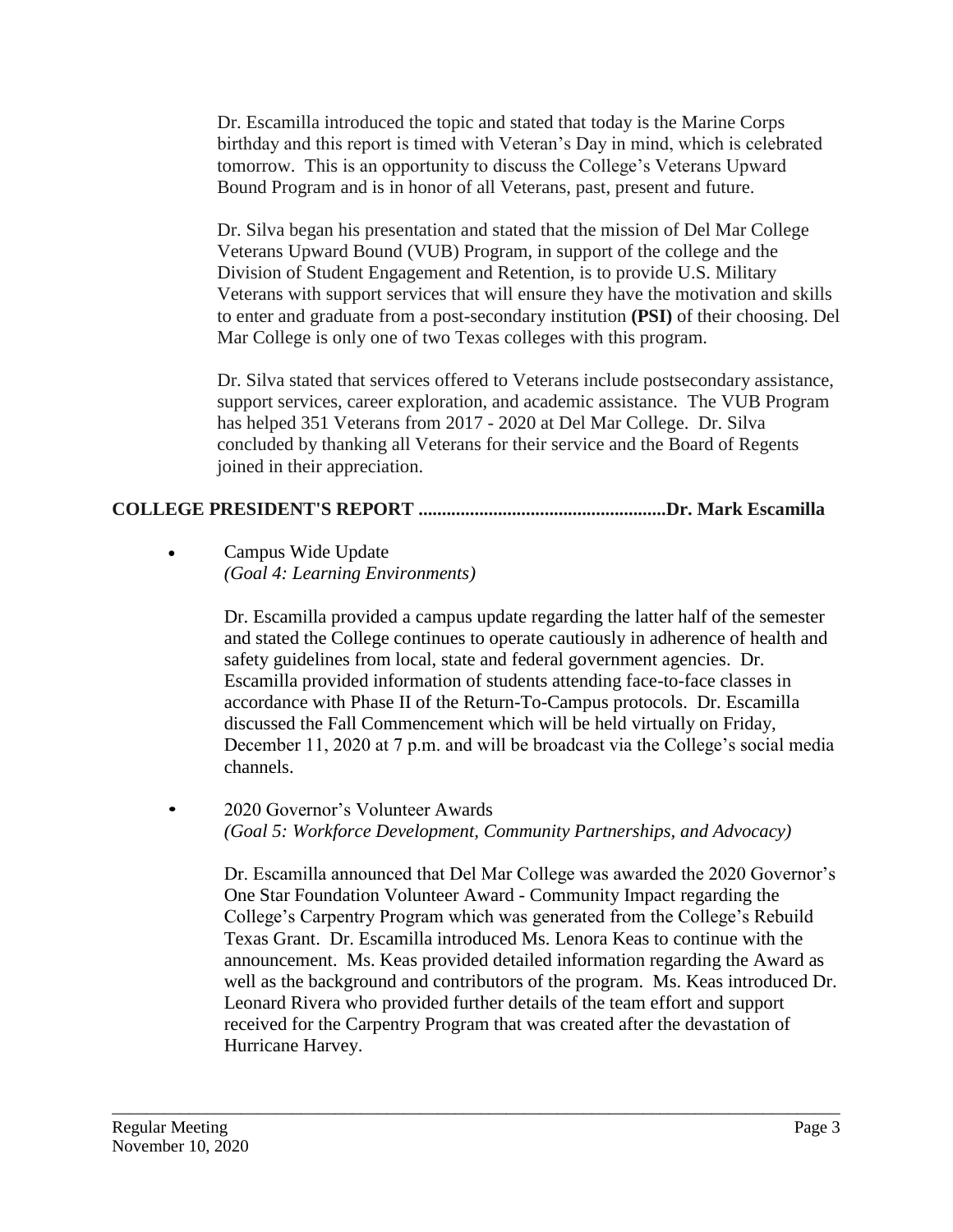## **STAFF REPORTS:**

• SACSCOC Reaffirmation & QEP Update……………….Dr. Kristina Wilson *(Relates to all Goals of the Strategic Plan)*

Dr. Escamilla introduced that Dr. Kristina Wilson and stated that she will provide an update with fantastic news of the College's reaffirmation of accreditation

Dr. Wilson provided an update on the College's Southern Association of Colleges and Schools Commission on Colleges (SACSCOC) Reaffirmation and QEP update by providing background information and the purpose of the accreditation. Dr. Wilson provided a timeline of the College's compliance and work performed in preparation of certification. The College had to comply with seventy-four SACSCOC Standards and only had to follow-up on one Standard regarding faculty qualifications after the initial submission.

Dr. Wilson continued with review of the College's Quality Enhancement Plan (QEP) which involved the following: Key component of Reaffirmation; Results in a stand-alone document; Focusing on a student success issue facing the institution; Part of comprehensive planning and evaluation process. The QEP is a detailed and strategic plan of action designed to improve student success and was submitted to SACSCOC in September 2020. The QEP topic chosen was Academic Advising - GPS or Goals + Planning = Success.

Dr. Wilson stated that an On-Site Committee Virtual Visit took place October 26- 29, 2020 and is a key component of the reaffirmation process. The areas of focus included the QEP, compliance with federal requirements, off-campus instructional site visits, and focused report follow-up. Dr. Wilson stated that the Virtual Visit was accomplished by using the Teams Microsoft program and explained the schedule of campus tours, interviews and meetings with faculty and staff, and interviews with the College's Board of Regents Officers and students. The Committee shared their findings that the College was in compliance with all SACSCOC and federal standards during the Exit Conference.

Dr. Wilson reviewed the Next Steps the College is required to complete which include a response to the Visit Report that is due in April 2021, an in-person visit by SACSCOC VP and on Committee member, date to be determined, and SACSCOC Board Reviews off-site and on-site reports and the decision regarding reaffirmation will be made in June 2021, and the status will be announced December 2021.

Dr. Escamilla and the Board of Regents offered words of thanks and congratulations to all involved.

• THECB 60x30TX Strategic Plan Update………………Dr. Kristina Wilson

\_\_\_\_\_\_\_\_\_\_\_\_\_\_\_\_\_\_\_\_\_\_\_\_\_\_\_\_\_\_\_\_\_\_\_\_\_\_\_\_\_\_\_\_\_\_\_\_\_\_\_\_\_\_\_\_\_\_\_\_\_\_\_\_\_\_\_\_\_\_\_\_\_\_\_\_\_\_\_\_\_\_\_\_\_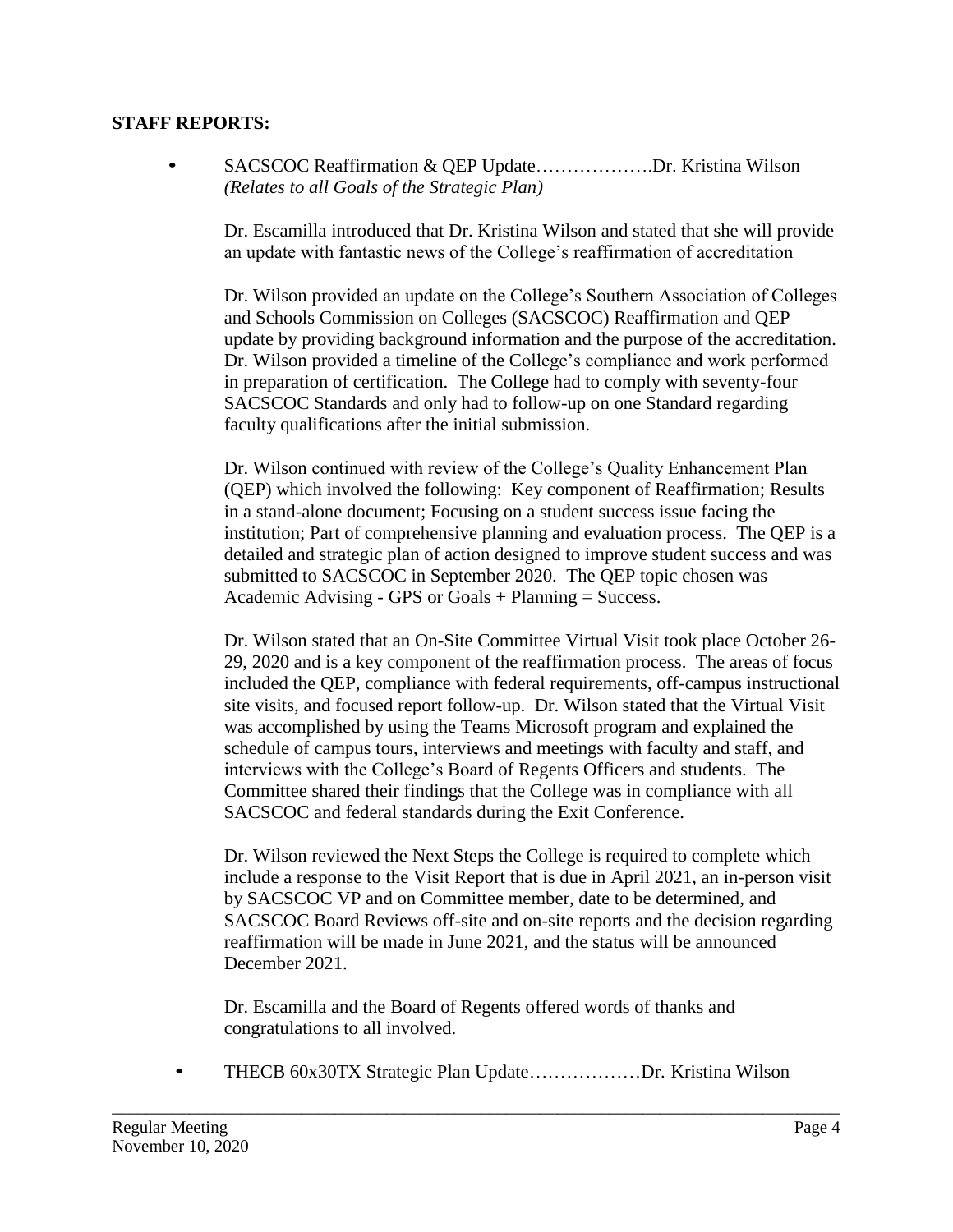### *(Goal 1: Completion)*

Dr. Escamilla stated that this report is to update the College on a blueprint for higher education and it is being reviewed by the TEA Commissioner and others to see how this state-wide plan may be modified. He introduced Dr. Kristina Wilson.

Dr. Wilson began her presentation by providing an explanation of the plan and goals involved. Dr. Wilson stated that the title of this plan 60x30TX means that by the year 2030, at least 60% of Texans between the ages of 25 to 34 will have a certificate or degree. This plan applies to all public institutions of education in Texas and has four goals: 1) Educated Population; 2) Completion; 3) Marketable Skills; and 4) Student Debt.

The College is involved with numerous other institutions of higher education in the South Texas region to best implement this plan. Dr. Wilson provided an overview regarding completion numbers and goals relating to the THECB 60X30TX Plan. The new Texas Higher Education Coordinating Board (THECB) Commissioner is reviewing the 60x30TX Plan and is convening a committee to refine and strengthen it in response to the impact of COVID-19. She discussed some of the challenges with the current Plan.

Dr. Wilson also discussed the Data Infrastructure Modernization Project. The vision of the Project is to equip internal and external stakeholders with improved insight and data for decision-making purposes. The goals of the Project are to design and implement a modern, flexible data architecture that delivers usercentered value and allows for dynamic access with robust governance and security/confidentiality/privacy controls; and to identify and deliver high-priority reports and/or dashboards utilizing current data.

Dr. Wilson and Dr. Escamilla responded to questions from the Board of Regents.

## **PENDING BUSINESS:**

Status Report on Requested Information *(Goal 5: Workforce Development, Community Partnerships, and Advocacy)*

Chair Scott reviewed the list of pending business.

## **CONSENT AGENDA**

## **CONSENT MOTIONS:** *(At this point the Board will vote on all motions not removed for individual consideration.)*

\_\_\_\_\_\_\_\_\_\_\_\_\_\_\_\_\_\_\_\_\_\_\_\_\_\_\_\_\_\_\_\_\_\_\_\_\_\_\_\_\_\_\_\_\_\_\_\_\_\_\_\_\_\_\_\_\_\_\_\_\_\_\_\_\_\_\_\_\_\_\_\_\_\_\_\_\_\_\_\_\_\_\_\_\_

## **ITEMS FOR DISCUSSION AND POSSIBLE ACTION:**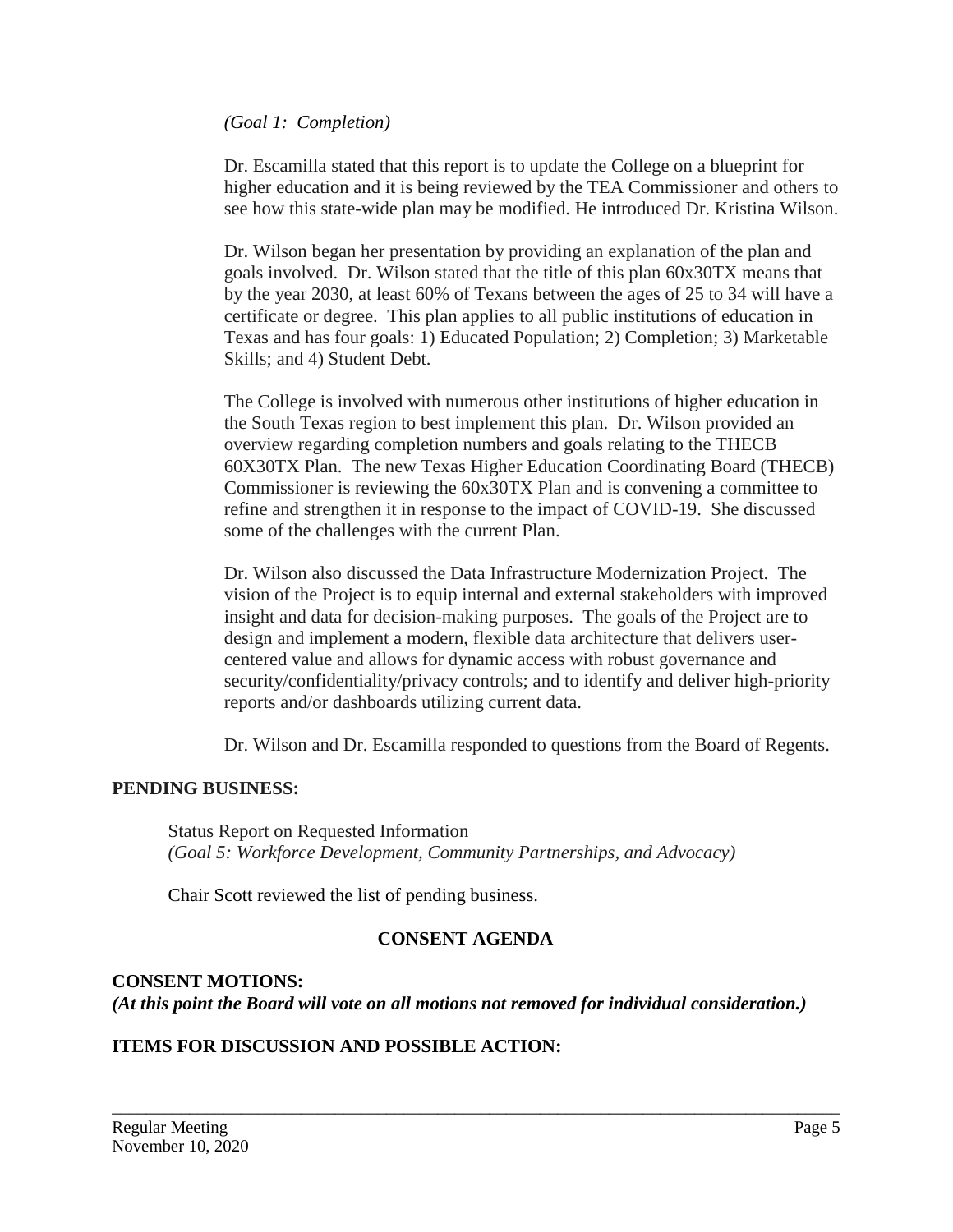- 1. Approval of Minutes: Workshop, September 8, 2020 Regular Board Meeting, September 8, 2020 Called Meeting, September 29, 2020 Workshop, October 13, 2020 *(Goal 5: Workforce Development, Community Partnerships, and Advocacy)*
- 2. Acceptance of Investments for October 2020 *(Goal 6: Financial Effectiveness and Affordability)*
- 3. Acceptance of Financials for September 2020 *(Goal 6: Financial Effectiveness and Affordability)*

Public comments for consent agenda items

Regent Averyt made a motion to approve the consent agenda items. Regent Sherwood seconded the motion. There was no further discussion from the Board. There were no public comments. A vote was taken by a show of hands and the motion carried unanimously, 8-0, with Regents Scott, Adame, Averyt, Bennett, Garza, Hutchinson, Salinas, and Sherwood in favor.

## **REGULAR AGENDA**

4. Discussion and possible action related to adoption of the State and Federal Legislative Agendas………………………………………………………….Dr. Natalie Villarreal *(Relates to all Goals of the Strategic Plan)*

Dr. Villarreal began her presentation and discussed the newly adopted State agenda for Community Colleges for review to formerly adopt the recommendation of staff. The 87<sup>th</sup> Texas State Legislature starts January 12, 2021 and ends May 31, 2021. Two of the main priorities are to 1) pass the budget, and 2) redistricting. Dr. Villarreal stated that the College is involved at the state level with Texas Association of Community Colleges (TACC), Community Colleges Association of Texas Trustee (CCATT), Texas Community College Teachers Association (TCCTA), and the Texas Higher Education Coordinating Board (THECB).

Due to COVID-19, the priorities of the State Legislature shifted. Dr. Villarreal discussed the following priorities in depth:

1. Investing in Community Colleges-Formula Funding: •Propose overall funding for FY's 2022-2023 to equal the FYs 2020-2021 or \$1.833.2M. Priority to be given to the rate of student success points at \$215 and an increase in Core Operations to support college stabilization, providing \$2M per college; and •Propose Exceptional funding of \$50M; requested \$1M non-formula support items for each

\_\_\_\_\_\_\_\_\_\_\_\_\_\_\_\_\_\_\_\_\_\_\_\_\_\_\_\_\_\_\_\_\_\_\_\_\_\_\_\_\_\_\_\_\_\_\_\_\_\_\_\_\_\_\_\_\_\_\_\_\_\_\_\_\_\_\_\_\_\_\_\_\_\_\_\_\_\_\_\_\_\_\_\_\_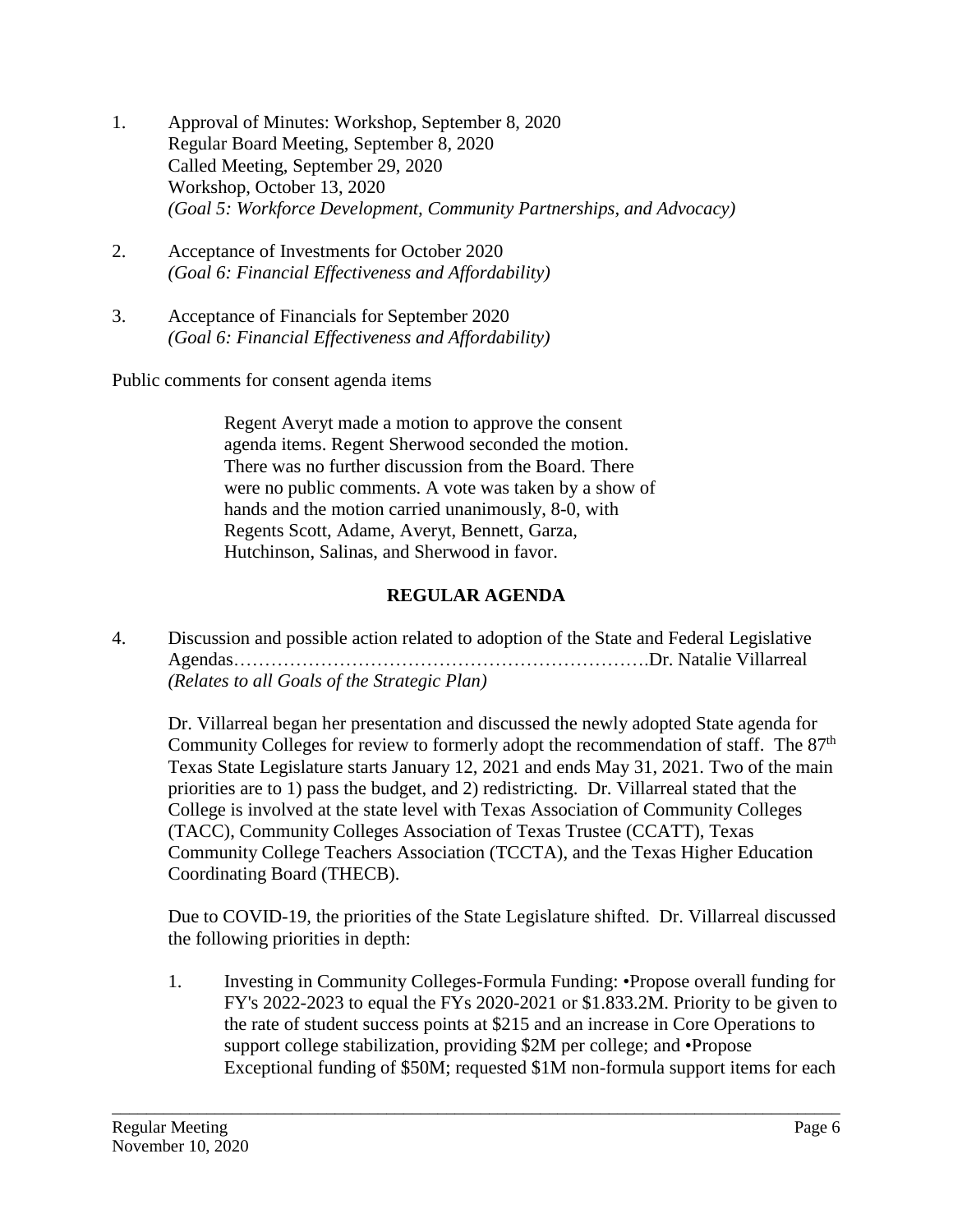of the 50 districts. Also, Dr. Villarreal explained Performance-Based Funding (Student Success Points) and how the amount of funds for the College are requested.

- 2. Workforce & Economy Recovery Policy: •Design pipelines to fulfill regional workforce needs; •Expand micro-credentials and short-term certificates that enable displaced workers to become work-ready in a few weeks to six months; and •Identify high-demand, short-term credentials to be recognized in The Higher Education Coordinating Board' s 60x30TX Plan for Higher Education.
- 3. Small Business Development Centers: Recommendation to transition Small Business Development Centers (SBDCs) within the General Appropriations Act from Article III (Education) to Article VII (Business & Economic Development) within the Texas Workforce Commission's (TWC) Appropriation.

Dr. Villarreal will keep the Board updated as the  $117<sup>th</sup>$  Congress sends out information about the 2021 agenda.

Dr. Escamilla provided additional details throughout the presentation.

Dr. Villarreal responded to questions from the Board of Regents.

Regent Hutchinson made a motion to concur and affirm the State Legislative Agenda. Regent Averyt seconded the motion. There was no further discussion from the Board. There were no public comments. A vote was taken by a show of hands and the motion carried unanimously, 7-0, with Regents Scott, Adame, Averyt, Bennett, Garza, Hutchinson, and Sherwood in favor.

At 2:40 p.m., the Chair announced the Board was going into Closed Session pursuant to:

# **6. CLOSED SESSION** pursuant to:

- **A. TEX. GOV'T CODE § 551.071:** (Consultation with legal counsel), regarding pending or contemplated litigation or legal claims, or a settlement offer, with possible discussion and action in open session; and the seeking of legal advice from counsel, on pending or contemplated legal matters or claims, with possible discussion and action in open session; and
- **B. TEX. GOV'T CODE § 551.087:** (Economic Development), regarding discussion or deliberation of information received from a business prospect with which the College is conducting economic development negotiations and/or the deliberation of an offer of a financial or other incentive to a business prospect, with possible discussion and action in open session; and,

\_\_\_\_\_\_\_\_\_\_\_\_\_\_\_\_\_\_\_\_\_\_\_\_\_\_\_\_\_\_\_\_\_\_\_\_\_\_\_\_\_\_\_\_\_\_\_\_\_\_\_\_\_\_\_\_\_\_\_\_\_\_\_\_\_\_\_\_\_\_\_\_\_\_\_\_\_\_\_\_\_\_\_\_\_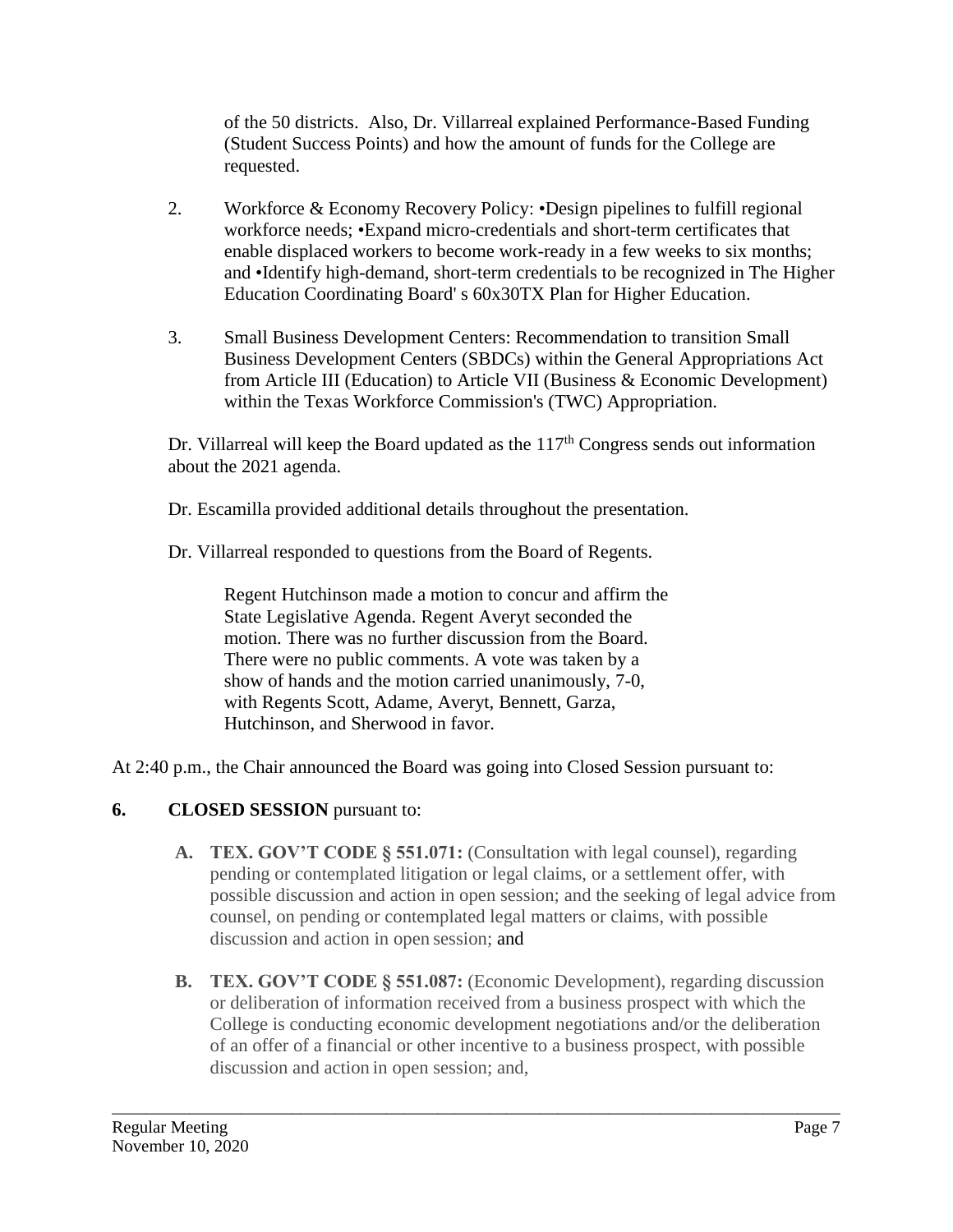**C. TEX. GOV'T CODE § 551.072:** (Deliberation Regarding Real Property), regarding the deliberation of the purchase, exchange, lease, or value of real property; with possible discussion and action in open session.

The Board reconvened in Open Session at 3:37 p.m.

## **5. Discussion and possible action related to Interlocal Contract between Del Mar College and the City of Corpus Christi to construct the City's Police Training Academy on College property…......Mr. John Strybos and Mr. Augustin Rivera, Jr.** *(Goal 4: Learning Environments)*

Dr. Escamilla introduced this agenda item and stated that it was for the Board's consideration of an interlocal agreement with the City of Corpus Christi/Corpus Christi Police Department. It's an opportunity to partner with the Corpus Christi Police Department from an educational standpoint and take police training into the future. He has been working closely with both City Manager, Peter Zanoni, and Police Chief Markel. This item for the Board's consideration conforms with both the physical proximity and overall planning standards of the southside location as well as the educational offerings at the College including Criminal Justice and Police Training facet of the curriculum.

Mr. Augustin Rivera, Jr. began the presentation describing the proposed Interlocal Agreement which had been provided to the Board of Regents. Mr. Rivera noted the provision §5.03 College's Approval of Plans keeps control over the type of structure that is constructed within the approval of the College.

Mr. John Strybos continued with the presentation and provided background information and stated that Del Mar College has worked with the City of Corpus Christi to identify opportunities to maximize public resources to improve services to the public. An Interlocal Contract between Del Mar College and the City of Corpus Christi to construct the City's Police Training Academy on Del Mar College Property has been prepared to facilitate this project.

Mr. Strybos stated that the purpose of the Interlocal Contract is for approval to negotiate the final terms and conditions of the Interlocal Contract between Del Mar College and the City of Corpus Christi to construct the City's Police Training Academy on Del Mar College Property.

Mr. Strybos and Dr. Escamilla responded to questions from the Board of Regents.

\_\_\_\_\_\_\_\_\_\_\_\_\_\_\_\_\_\_\_\_\_\_\_\_\_\_\_\_\_\_\_\_\_\_\_\_\_\_\_\_\_\_\_\_\_\_\_\_\_\_\_\_\_\_\_\_\_\_\_\_\_\_\_\_\_\_\_\_\_\_\_\_\_\_\_\_\_\_\_\_\_\_\_\_\_

Regent Adame made a motion to agree to the material terms of the Interlocal Contract as outlined and to authorize Dr. Escamilla to negotiate the final Agreement with the City of Corpus Christi with the understanding the Board